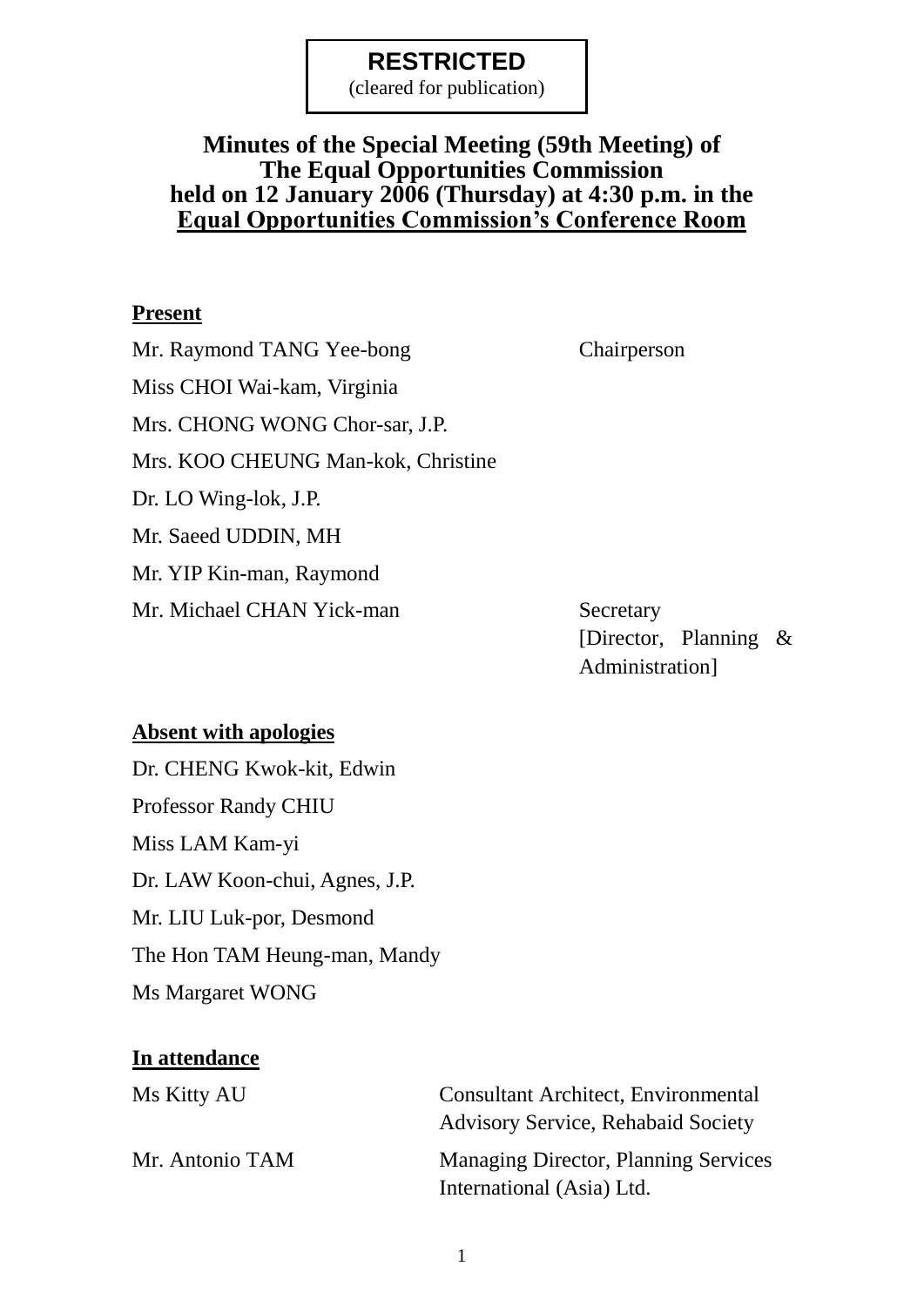(cleared for publication)

| Mr. F. Y. LEUNG           | <b>Associate, Planning Services</b><br>International (Asia) Ltd.      |
|---------------------------|-----------------------------------------------------------------------|
| Mr. Herman POON Lik-hang  | <b>Chief Legal Counsel</b>                                            |
| Mr. Josiah CHOK Kin-ming  | <b>Acting Director, Operations</b>                                    |
| Ms Betty LIU Jia-shin     | Head, Corporate Communications & Training                             |
| Mr. Ferrick CHU Chung-man | Head, Policy & Research                                               |
| Ms Loretta TANG Siu-ting  | Senior Equal Opportunities Officer,<br>Administration                 |
| Ms Fanny LEUNG Sui-ping   | Equal Opportunities Officer,<br><b>Administration &amp; Personnel</b> |

#### **I. Introduction**

1. The Chairperson (C/EOC) welcomed Members to the meeting.

2. C/EOC welcomed Ms Kitty AU, the Consultant Architect from the Environmental Advisory Service of the Rehabaid Society which offered EOC pro-bono architectural advisory services on the barrier-free office design for persons with a disability (PWDs).

3. C/EOC also welcomed Mr. Antonio TAM and Mr. F.Y. LEUNG of the Planning Services International (Asia) Ltd., EOC's appointed Project Manager.

4. Apologies for absence were received from Dr. Edwin CHENG, Professor Randy CHIU, Miss LAM Kam-yi, Dr. Agnes LAW, Mr. Desmond LIU, The Hon TAM Heung-man, Mandy and Ms Margaret WONG.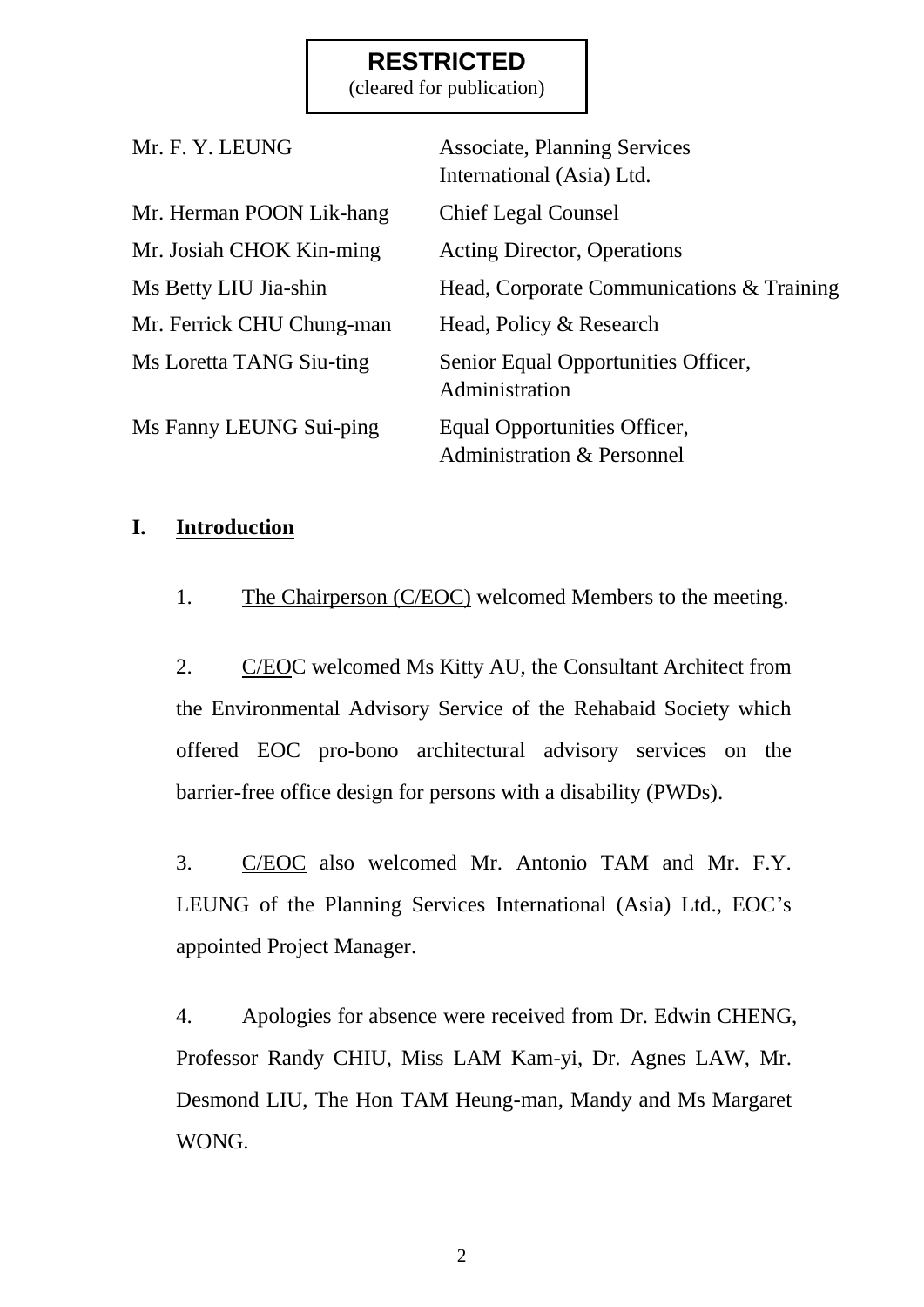(cleared for publication)

5. C/EOC on behalf of the EOC office apologized for the short notice in circulating the meeting paper due to the tight time schedule of the project.

#### **III. New Agenda Item**

# **Tender Report for the Main Contract for Construction of the EOC's New Office at Cityplaza Three** (EOC Paper No. 1/2006; Agenda Item 1)

6. Members noted that EOC was on a very tight schedule for its office relocation (to move by end of March 2006) and a decision should be made to appoint the Main Contractor for the construction works to start as soon as possible.

7. Members noted that the Tender Board comprising Members of the EOC Board had met on 11 January 2006 and considered the tender submissions and received the Project Manager's Tender Evaluation Report. The Project Manager had briefed the Tender Board their evaluation and recommendation and answered questions from the Tender Board Members. The Tender Board had unanimously agreed to accept the lowest bid for the main construction works. The EOC Paper No. 1/2006 contained the Tender Board Report for EOC Board's consideration and approval.

8. The representative of Planning Services International (Asia) Ltd. (PSI) briefed Members on the Tendering process which had been carried out according to EOC's procurement policy, their views on the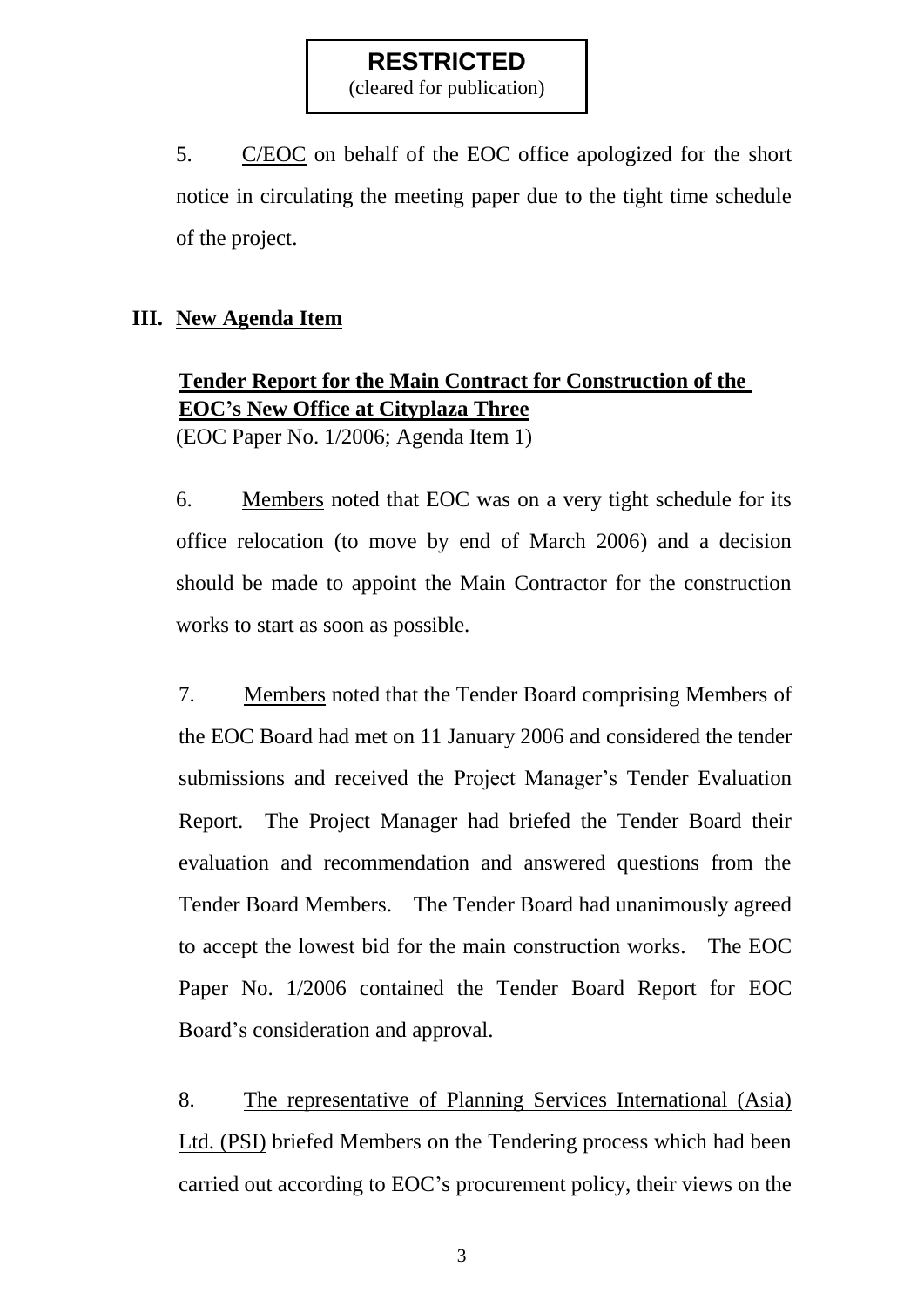(cleared for publication)

tender submissions and the contractors' project experience, job references, workmanship and project management skills including their capability of handling EOC's project in parallel with their other projects concurrently.

9. The meeting noted that the price range of the ten Tender Offers received was quite a normal distribution and that on the whole the Tender Sum and the unit prices quoted from the tender submissions were considered reasonable.

10. The meeting further noted that in respect of the lowest bid, prices were quoted for a number of items that would actually be performed by the landlord and not by the contractor. Accordingly, the total cost of the bid would be reduced by excluding those items.

11. The meeting also noted that clauses about liquidated and ascertained damages and surety bond had been included in the Tender Document, to be responsible by the contractor, and the rates were considered adequate by PSI. The contractor would also be required under the building contract to ensure insurance coverage for Contractors' All Risks, Employees' Compensation and Public Liability.

12. The meeting further agreed that to cover potential high rental loss for any delay in the construction works for which the contractor was not to be held liable, such as risk of fire etc., further insurance coverage for such consequential loss should be explored. The EOC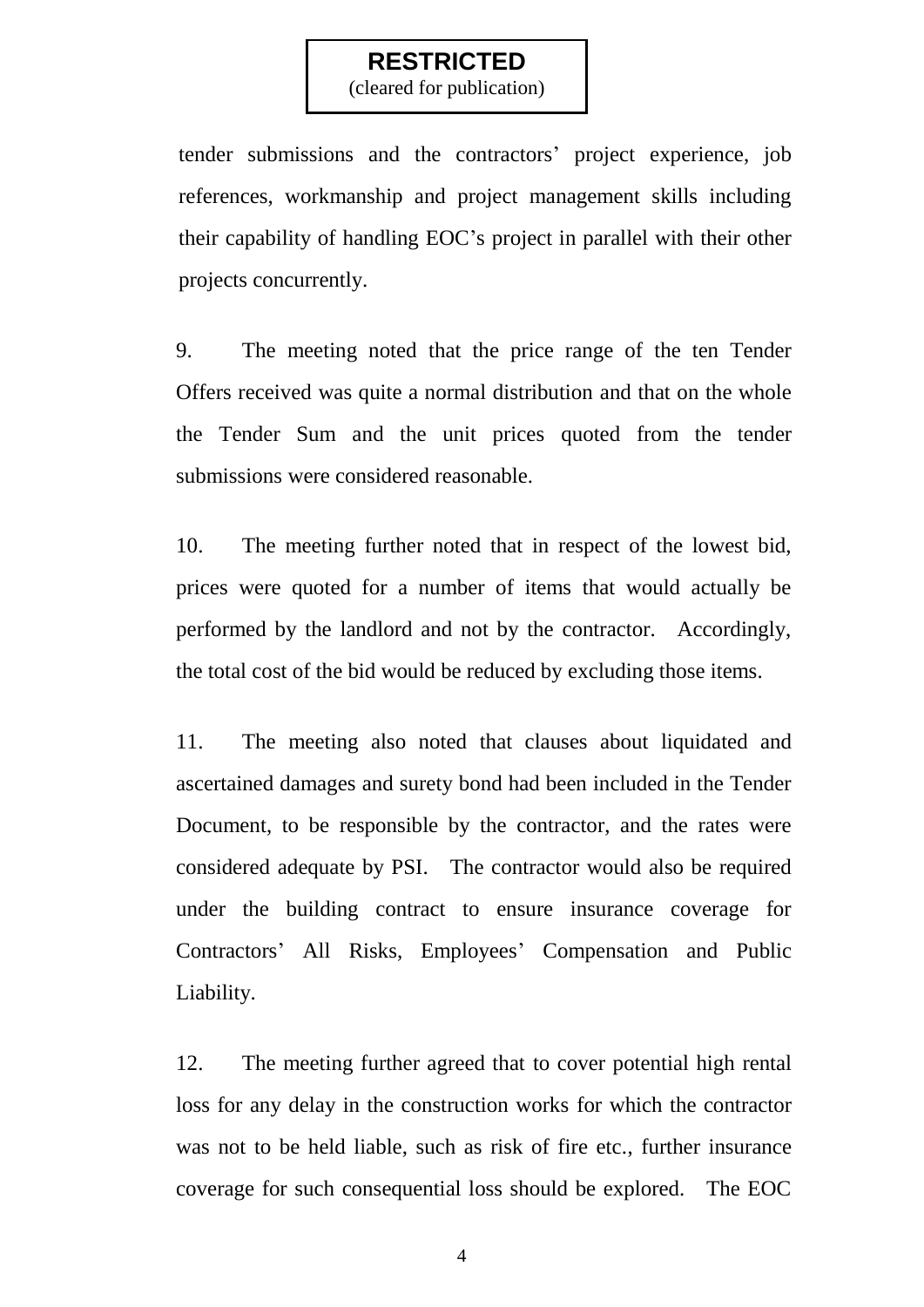(cleared for publication)

office would follow up on this.

[Post-meeting note: An extension to cover the consequential loss was made under EOC's existing Property All Risks Insurance Policy.]

13. The meeting also noted that the 6-month Defects Liability Period was considered adequate for testing the defects arising from the seasonal weather factors, for the concrete structural work involved in this project.

14. Members noted that the unit rate of the recommended Tender Sum was much lower than the Government rate.

[Post-meeting note: Information subsequently obtained from PSI also revealed that the unit rate of transactions of similar public projects was higher than the EOC's transaction rate.]

15. The meeting's attention was drawn that in order to save costs, existing furniture would be reused in the new office as far as possible.

16. Members noted that the professional views from the Consultant Architect of the Environmental Advisory Service (EAS) of the Rehabaid Society had been taken into account in the new office including the facilities design. Moreover, the recommended requirements in the new Barrier Free Design Manual for PWDs when introduced would be followed. Following up on a Member's suggestion, the EOC office would also consult the Accessibility

5